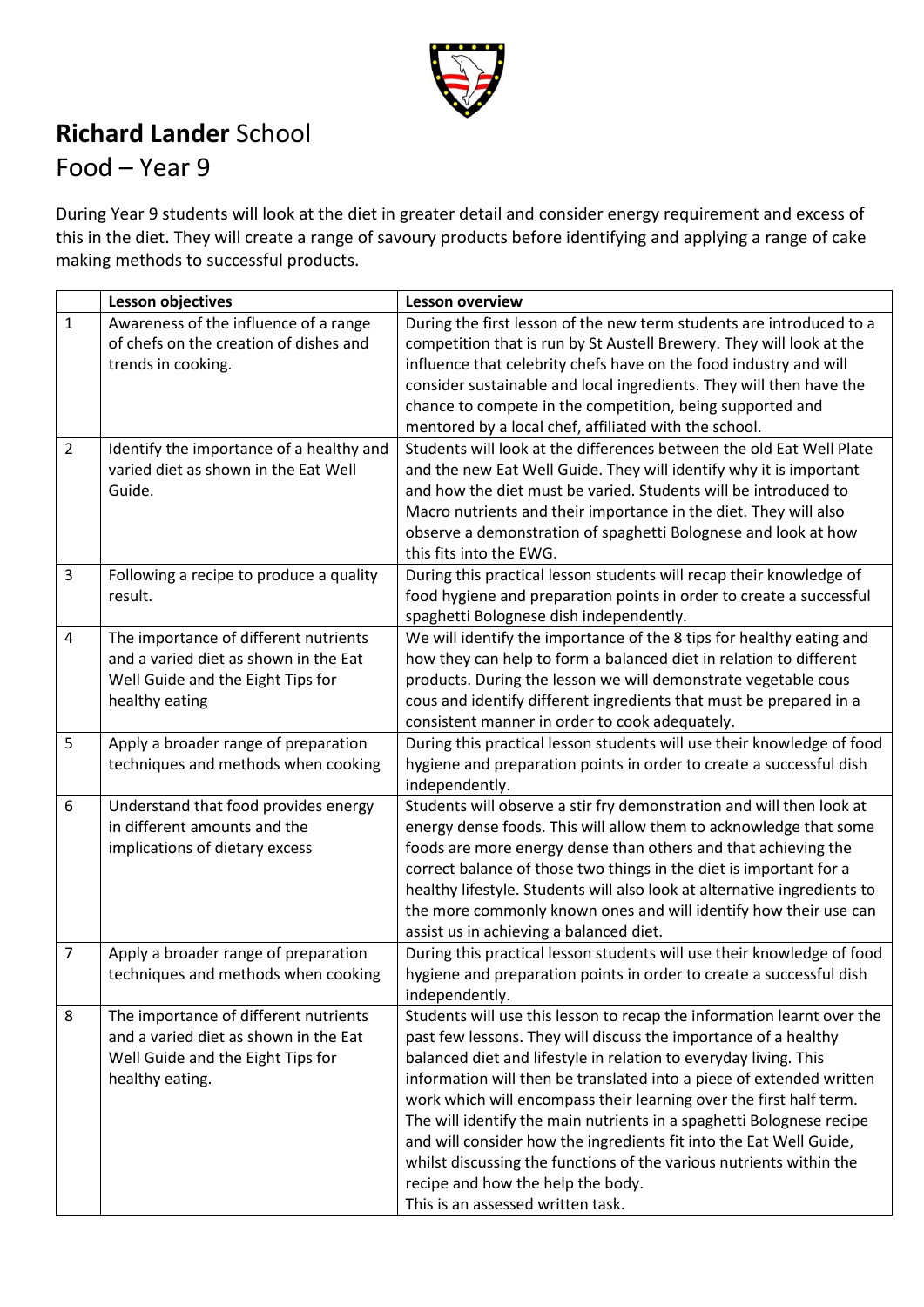| 9  | Understand that the food people chose     | Discover that foods are not only chosen for their sensory qualities     |
|----|-------------------------------------------|-------------------------------------------------------------------------|
|    | to eat can be influenced by different     | but also factors such as cost and dietary needs will affect the diet of |
|    | factors e.g. dietary needs, cost          | different people. A pizza demonstration will be carried out, following  |
|    |                                           | which students will identify different target markets in relation to a  |
|    |                                           | pizza product and will then design their own, to suit one of those      |
|    |                                           | target groups. They must consider the sensory properties and            |
|    |                                           | quality checks that will need to be carried out in order to make a      |
|    |                                           | successful product.                                                     |
| 10 | Apply a broad range of preparation        | During this practical lesson students will use their knowledge of food  |
|    | techniques and methods when cooking       | hygiene and preparation points in order to create a successful dish     |
|    | a product to suit a particular target     | independently.                                                          |
|    | market                                    |                                                                         |
| 11 | Compare the cost of food when             | Students will look at Jack Monroe and her influence on cooking on a     |
|    | planning to eat out or cook at home.      | budget. They will then watch a demonstration of meatballs with a        |
|    |                                           | tomato sauce. Following this will compare the cost of foods when        |
|    |                                           | eating out and cooking at home and how this can affect people's         |
|    |                                           | food choices.                                                           |
| 12 | Apply a broad range of preparation        | During this practical lesson students will use their knowledge of food  |
|    | techniques and methods when cooking       | hygiene and preparation points in order to create a successful dish     |
|    | a product                                 | independently.                                                          |
| 13 | Understand that food is processed and     | Students will look at standard components and their use within the      |
|    | sold in different ways                    | food industry. We will use standard components to make a pastry         |
|    |                                           | snack product and students will choose their own sweet or savoury       |
|    |                                           | fillings to put in them. They must them identify the advantages and     |
|    |                                           | disadvantages of using standard components both on an industrial        |
|    |                                           | and small scale level.                                                  |
| 14 | Apply a broad range of preparation        | During this practical lesson students will use their knowledge of food  |
|    | techniques and methods when cooking       | hygiene and preparation points in order to create a successful dish     |
|    | a product                                 | independently.                                                          |
| 15 | Understand that food is produced,         | Students will see a demonstration of a Victoria sandwich and then       |
|    | processed and sold in different ways,     | discuss the various factors that affect and influence the cost of food. |
|    | e.g. conventional and organic farming.    | We will consider Fair Trade, Seasonal produce and Organic foods         |
|    | Evaluate the factors that affect the cost | and then discuss the ways in which money can be saved when              |
|    | of food.                                  | shopping. Students will then consider their own opinions of these       |
|    |                                           | factors in an extended piece of writing. This is an assessed written    |
|    |                                           | task.                                                                   |
| 16 | Apply a broad range of preparation        | During this practical lesson students will use their knowledge of food  |
|    | techniques and use the creaming           | hygiene and preparation points in order to create a successful          |
|    | method to make a successful product       | Victoria sandwich cake independently.                                   |
| 17 | Evaluate the different methods used       | Students will look at a whisking method cake and observe the Swiss      |
|    | when cake making                          | roll demonstration. They will then consider the different ways in       |
|    |                                           | which cakes are made and consider how this affects their overall        |
|    |                                           | sensory qualities.                                                      |
| 18 | Apply a broad range of preparation        | During this practical lesson students will use their knowledge of food  |
|    | techniques and use the whisking           | hygiene and preparation points in order to create a successful Swiss    |
|    | method to make a successful product       | roll cake independently.                                                |
| 19 | Evaluate the different methods used       | Students will look at a melting method recipe and observe a             |
|    | when cake making                          | demonstration of brownies. They will then consider the ingredients      |
|    |                                           | used in the recipe and consider why this would be a poor snack          |
|    |                                           | choice for someone who is looking to reduce their energy intake by      |
|    |                                           | analysing the ingredients within the recipe.                            |
| 20 | Apply a broad range of preparation        | During this practical lesson students will use their knowledge of food  |
|    | techniques and use the melting method     | hygiene and preparation points in order to create a successful batch    |
|    | to make a successful product              | of brownies independently.                                              |